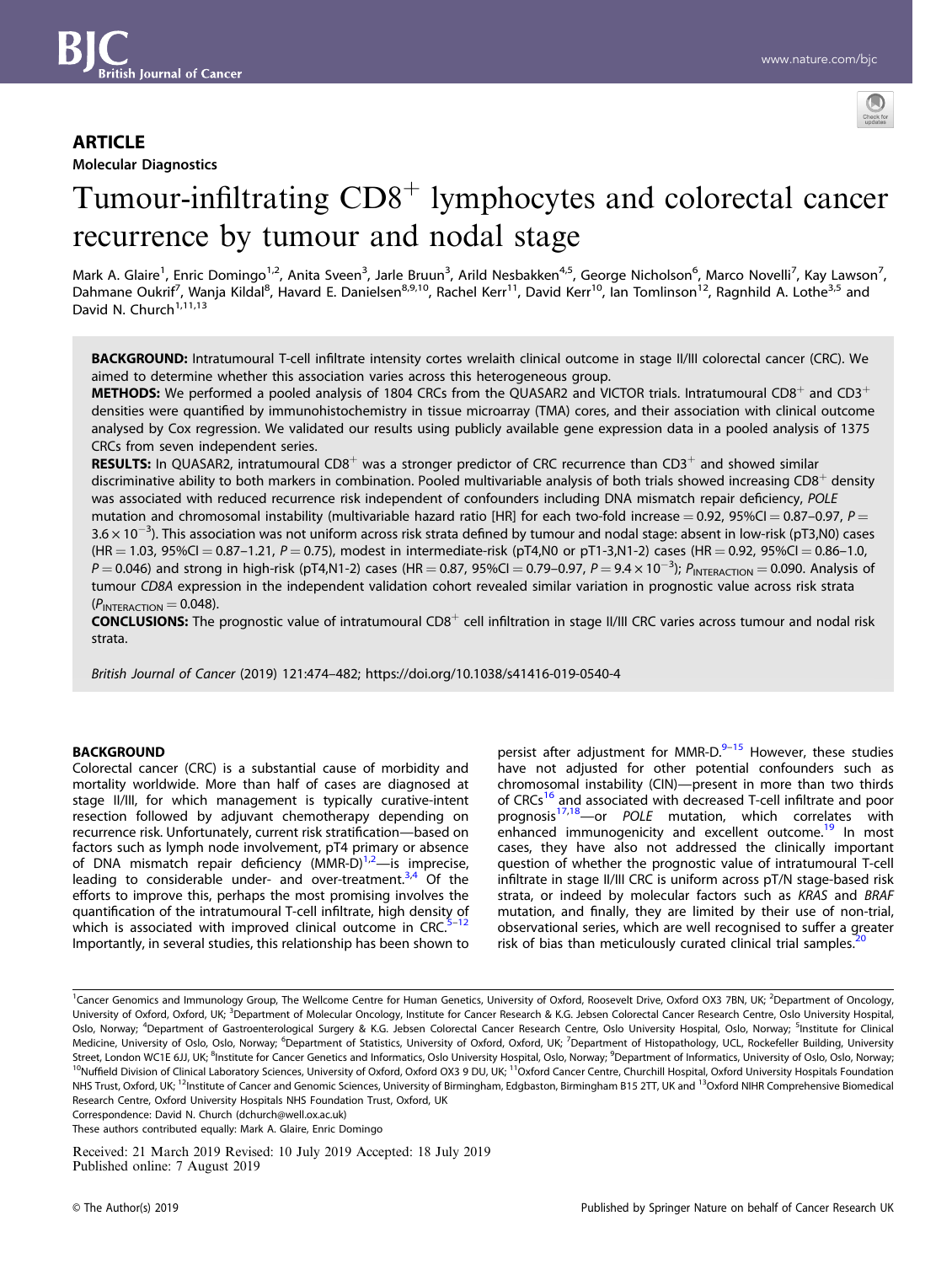In this study, we sought to address these shortcomings by pooled analysis of two large clinical trials and a validation cohort of seven independent series.

## METHODS

## Patient selection for biomarker study

Details of the QUASAR2 and VICTOR trials have been reported previously.[21,22](#page-8-0) Briefly, QUASAR2 was an open-label, randomised, controlled trial investigating the addition of bevacizumab to capecitabine in the adjuvant treatment of stage II/III CRC. The final intention to treat population comprised 1941 patients of whom 1715 (88.3%) had colonic tumours and 226 (11.6%) had rectal tumours. The VICTOR trial investigated the efficacy of rofecoxib (a selective cyclooxygenase-2 [COX-2] inhibitor) following completion of standard therapy (surgery  $\pm$  adjuvant chemotherapy) for stage II–III CRC. The intention to treat analysis included 2434 cases of whom 1592 (65.4%) had colonic tumours and 842 (34.6%) had tumours of the rectum/rectosigmoid junction. Cases from the QUASAR2 and VICTOR trials were identified for inclusion in this biomarker study based on the availability of tumour tissue microarrays (TMAs) and clinical outcome data. Cases treated with preoperative radiotherapy were excluded. All tumours were either stage II or III and had undergone confirmed R0 resection. Data on molecular covariables were not mandated for study inclusion but were available in most cases (see Statistical Analysis). Details of the seven series which formed our pooled validation cohort have<br>either been previously published,<sup>[23](#page-8-0)–[27](#page-8-0)</sup> or are freely available from the NCBI Gene Expression Omnibus (GEO). $^{28}$  These were all nonexperimental datasets, selected for their documentation of primary tumour and nodal stage, CD8A expression and clinical outcome.

## Tumour molecular analysis and immunohistochemistry

Tissue microarrays were constructed using punches taken from the centre of the tumour in formalin-fixed paraffin-embedded blocks following identification by the study pathologists; the tumour invasive margin was not sampled. Molecular analyses and immunohistochemistry (IHC) for CD8 and CD3 were performed as reported previously (See Supplementary Methods for full details).[16](#page-8-0),[19,21,29,30](#page-8-0) Marker positive cells were quantified by computerised analyses using ImmunoPath 1.3.9.0 (Room4, Crowborough, UK), and expressed as the proportion of  $CDB<sup>+</sup>$  or  $CDB<sup>+</sup>$ cells in the total number of cell nuclei across all TMA cores for each case. In addition to the analysis of TMA cores, a subset of 51 cases from the QUASAR2 trial also underwent similar analysis of full face tissue sections to permit comparison between of measurements between the two methods, and comparison of marker densities between the tumour centre and its invasive margin. In view of their similar characteristics, $19$  POLE-mutant and MMR-D tumours were combined for all analyses. Molecular analyses in the validation series have been previously<br>reported.<sup>[23](#page-8-0)–[26](#page-8-0)</sup> Expression of *CD8A,* which encodes the CD8 receptor, was performed by either RNAseq $^{23}$  $^{23}$  $^{23}$  or expression arrays.<sup>[24](#page-8-0)–[26](#page-8-0)</sup> Gene expression data were log2 transformed, if not already done, and scaled to permit pooling of series.

## Statistical analysis

Full details of the statistical methods used in this biomarker study are provided in Supplementary Methods. Analyses were performed and reported in accordance with the REMARK guidelines, $31$  and are detailed in Table S1. Survival curves were plotted using the Kaplan–Meier method and compared by the log-rank test. Our primary and secondary objectives were the association of  $CD8<sup>+</sup>$  density, analysed as a continuous variable, with time to CRC recurrence (TTR) (defined as the time from randomisation to CRC relapse, with censoring at last contact or death in case of no recurrence), and overall survival (OS), respectively, in the pooled QUASAR2 and VICTOR cohorts. Exploratory objectives were the association of  $CDB<sup>+</sup>$  cell density with clinical outcome after dichotomisation, and according to tumour and nodal stage, and other clinically relevant risk factors. These objectives were evaluated by pooled univariable and multivariable Cox proportional hazards models, stratified by trial.  $CDB<sup>+</sup>$  cell density was log2 transformed prior to inclusion in regression models (see Supplementary Statistical Methods). Missing covariables data were uncommon (maximum 11.6% missing data for any covariable) and were imputed by multiple imputation by chained equations prior to regression (see Statistical Methods for details). For the final multivariable models, we prespecified the inclusion of variables of clinical importance or known prognostic value and those that demonstrated statistically significant association with  $CDB<sup>+</sup>$  cell density in our prior analysis. The remaining variables were subjected to stepwise backward elimination to remove those which did not contribute to model fit. Details of model diagnostics are provided in the Supplementary Methods. Statistical tests were two-sided, and hypothesis testing was performed at the 5% significance level.

## RESULTS

# QUASAR2 and VICTOR trial patient details

The CONSORT diagram for this biomarker study is shown in Fig. [1](#page-2-0), and the baseline demographic characteristics and clinicopathological and molecular variables of the QUASAR2 and VICTOR cases analysed are presented in Table S2. The cases informative for biomarker analyses were similar to the total trial populations in respect of age, sex, disease stage, use of systemic therapy, disease recurrence and death to the total in both cases (Table S3). Given their similarity, we combined both studies for most subsequent analyses.

## T-cell infiltration in the QUASAR2 study

Analysis of intratumoural TMA cores (taken from the tumour centre) from the QUASAR2 cohort revealed similar numbers of infiltrating  $CDB^+$  and  $CDB^+$  cells per mm<sup>2</sup> to those reported in previous  $\text{reports}^{15}$  $\text{reports}^{15}$  $\text{reports}^{15}$  (Table S4), and a highly statistically significant correlation between the densities (defined as the proportion of positive cells to total cell nuclei) of both markers (Spearman rho 0.65;  $P = 2.2 \times 10^{-16}$ ). Complementary analysis of whole tissue sections in a subset of 51 cases revealed similar positive correlations between estimates of  $CDB<sup>+</sup>$  infiltrate in the tumour centre with those from TMA cores (Spearman rho 0.64;  $P = 3.1 \times$ 10<sup>-5</sup>), and between CD8<sup>+</sup> cell density in the tumour centre and invasive margin (Spearman rho 0.73,  $P = 1.3 \times 10^{-9}$ ). In light of these findings, we proceeded to use the results obtained from analysis of TMA cores to examine the association of  $CDB<sup>+</sup>$  and  $CD3<sup>+</sup>$  cell density, alone and in combination, with time to CRC recurrence (TTR) in this trial population, given the known<br>prognostic value of these markers in CRC.<sup>7,14</sup> This revealed that intratumoural CD8, but not CD3, was significantly associated with TTR in univariable analysis, and in a model that included both markers (Table S4). As the CD8-only model also had similar discrimination ability and smaller Akaike information criterion (AIC —an estimator of model quality, which balances goodness of fit and parsimony), compared with the bivariate model (Table S5), we focused our subsequent analyses on CD8 infiltrate alone.

CD8<sup>+</sup> cell density in the combined QUASAR2 and VICTOR cohorts Unadjusted analyses of the combined trials demonstrated that  $CD8<sup>+</sup>$  cell density was significantly associated with stage II versus III disease, tumour right-sidedness, MMR-D or POLE mutation, lack of chromosomal instability (CIN), BRAF mutation and absence of disease recurrence and death, but not age, sex, pT stage or KRAS mutation (Table S6). Similar associations were evident in the individual trials with the exception of BRAF mutation and CIN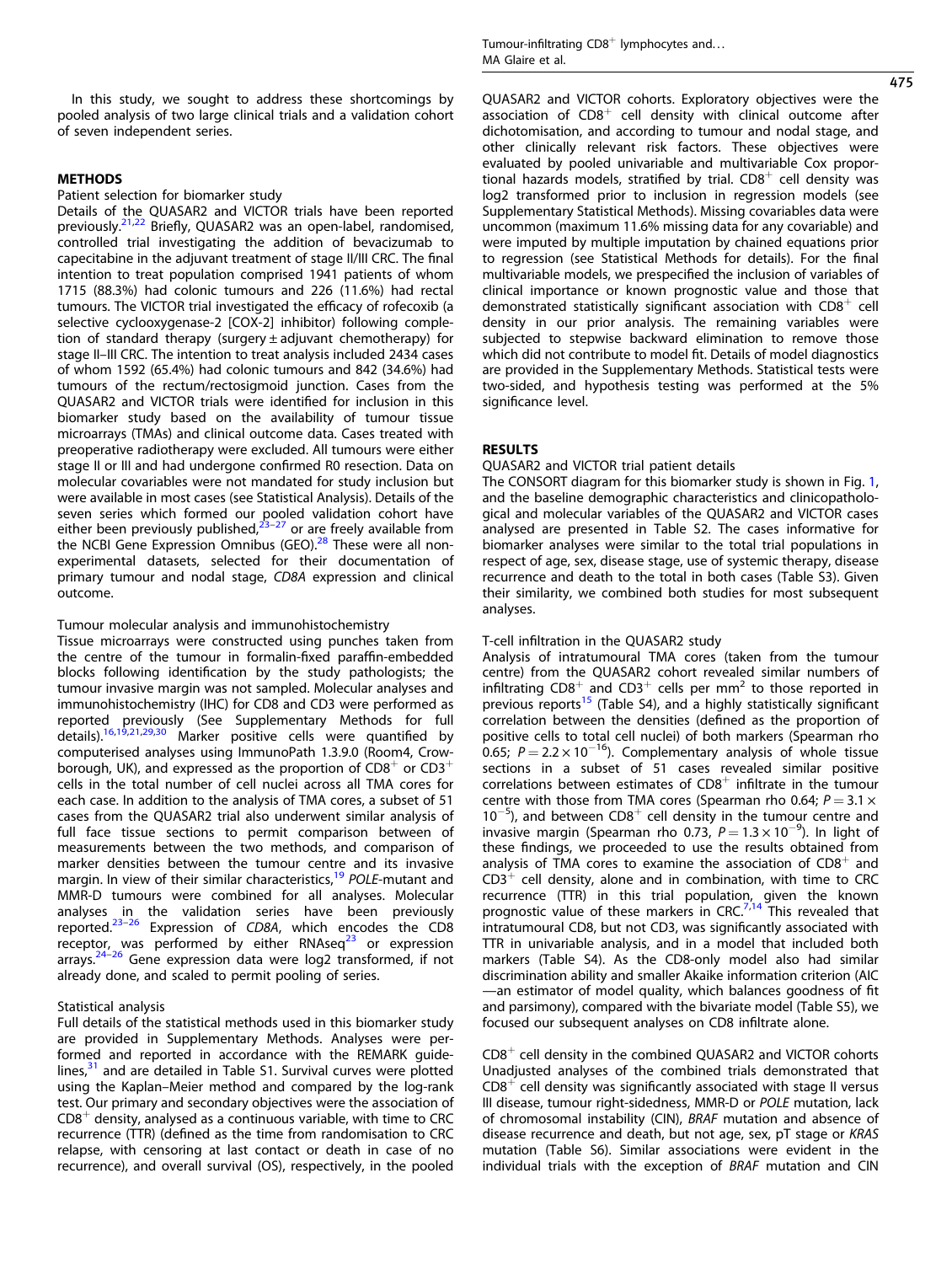<span id="page-2-0"></span>



Fig. 1 CONSORT diagram for biomarker-evaluable patients. TMA, tissue microarray; Pre-op RT, pre-operative radiotherapy

status, which were not statistically significant in VICTOR perhaps owing to its smaller size.

 $CD8<sup>+</sup>$  cell density and clinical outcome in the pooled QUASAR2 and VICTOR cohorts

We next determined the relationship between tumour  $CDB^+$ density (analysed as a log2 transformed, continuous variable) and CRC recurrence in the pooled trials. Increasing  $CDS<sup>+</sup>$  density was associated with significantly longer TTR in univariable analysis  $(HR = 0.90$  for each two-fold increase; 95% CI = 0.85-0.95, P = 1.7 × 10−<sup>4</sup> ) (Table [1\)](#page-3-0). While the prognostic factors MMR-D/POLE mutation and CIN were also significantly associated with TTR in univariable analyses, only  $CDB^{\ddagger}$  density remained prognostic in multivariable analyses (HR = 0.92; 95% CI = 0.87-0.97,  $P = 3.6 \times$ 10−<sup>3</sup> ) (Table [2,](#page-4-0) S7, Fig. [2a](#page-5-0)). Corresponding analysis of overall survival (OS) revealed that  $CDB<sup>+</sup>$  density, but not MMR-D/POLE mutation or CIN, was associated with significantly reduced mortality (multivariable-adjusted  $HR = 0.93$ ; 95% CI = 0.87-0.99,  $P = 0.024$  $P = 0.024$  $P = 0.024$ ) (Table [1](#page-3-0), Fig. 2b). For comparison with previous reports, we divided cases into  $CD8^+$ -high and  $CD8^+$ -low categories at the sample median, noting that this resulted in comparable proportions to studies that have used a cut point defined by its relationship with clinical outcome.<sup>[8](#page-7-0),[13](#page-7-0)</sup> Multivariable analysis of TTR and OS confirmed better outcome for  $CDB^+$ -high tumours (HR = 0.71, 95% CI = 0.59–0.87, *P* = 7.[2](#page-5-0) × 10<sup>−4</sup>, and HR = 0.71; 95% CI =<br>0.57–0.88, *P* = 1.6 × 10<sup>−3</sup>) (Fig. 2c, d). These effect sizes were similar to those reported for a similar recent analysis of 600 cases from the North Central Cancer Treatment Group (NCCTG) N1047 trial<sup>[32](#page-8-0)</sup>

Prognostic value of intratumoural  $CD8<sup>+</sup>$  cell density by tumour and molecular risk strata

We next explored whether the prognostic value of  $CD8<sup>+</sup>$  cell infiltrate varied by clinically relevant clinicopathological and molecular factors in our trial cohorts.  $CDB<sup>+</sup>$  cell density was significantly associated with recurrence irrespective of patient age (<70 vs. ≥70 years), sex, tumour sidedness, KRAS and BRAF mutation, and while the correlation was not statistically significant in MMR-D/POLE-mutant or CIN-low subgroups, the hazard ratios were similar to those in MMR-P/POLE-wild-type and CIN-high subgroups, respectively. In contrast, corresponding univariable and confirmatory multivariable analysis suggested this association (between  $CDS<sup>+</sup>$  cell infiltrate and TTR) differed between pT1-3 vs. pT4 tumours (multivariable-adjusted  $HR = 0.96$ ,  $95\%$  CI = 0.89–1.04,  $P = 0.35$  vs. HR = 0.87, 95% CI = 0.80–0.95,  $P = 1.9 \times$ 10−<sup>3</sup> ), and to a lesser extent, between node negative and node positive tumours (HR = 0.94, 95% CI = 0.84-1.06,  $P = 0.31$ ; and  $\overline{\sf HR}=$  0.91, 95% CI  $=$  0.85–0.97,  $\mathit{P}=$  5.0  $\times$  10 $^{-3}$ , respectively). As pT4 primary and node positivity portended similarly reduced TTR in multivariable analysis (Table [1\)](#page-3-0), and pT4,N0 and pT1-3,N1/2 tumours had very similar outcome in the pooled trials (Fig. S1A), we grouped tumours into low (pT1-3, N0), intermediate (pT4, N0 or pT1-3, N1 or N2) and high (pT4, N2) risk groups and examined the correlation of  $CDB<sup>+</sup>$  cell density with TTR across these strata. This suggested an apparent variation in its association, from essentially absent in low-risk cases (HR = 1.03, 95% CI =  $0.87-1.21$ ,  $P = 0.75$ ), to modest in intermediate-risk cases (HR = 0.92, 95%  $CI = 0.86 - 1.00$ ,  $P = 0.046$ ) and strong in high-risk cases (HR = 0.87, 95% CI = 0.79-0.97,  $P = 9.4 \times 10^{-3}$ ), although formal testing for an interaction was not statistically significant ( $P_{\text{INTERACTION}} = 0.090$ ) (Table [2,](#page-4-0) Fig. [3a](#page-7-0)). The apparent discordance translated into even greater variation between strata in the absolute risk of recurrence of tumours with sparse and dense  $CDB<sup>+</sup>$  cell infiltrate. For example, in the low-risk group, 3 year recurrence-free probabilities for tumours with  $CD8<sup>+</sup>$  cell density at the 25th and 75th centiles were similar at 90.2% (95% CI 87.8–92.7%) and 90.1% (95% CI 87.7–92.71%), respectively, while the corresponding proportions in the high-risk group were 58.3% (95% CI = 52.8–64.4%) and 68.6% (95% CI  $=$  63.1–74.6%) (Table [2,](#page-4-0) Fig. S2). The variation between risk strata was also evident, albeit less obvious, when tumours were classified into  $CDB<sup>+</sup>$  high and low groups based on the sample median, as defined above (Fig. [3b](#page-7-0), Table S8). Analysis of overall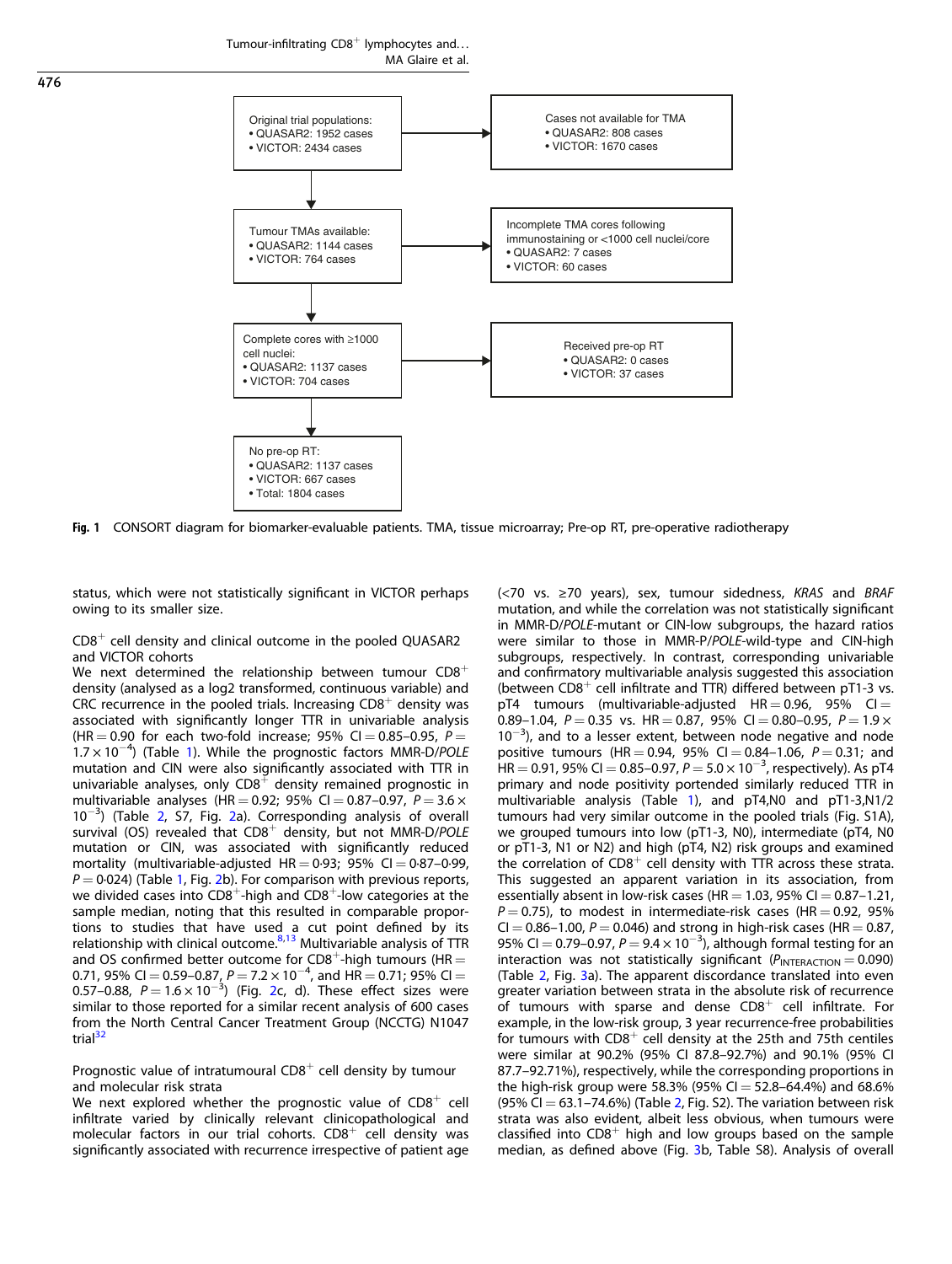| population                                               |          |     |     |                                           |                            |                         |                            |                         |                            |                         |                            |
|----------------------------------------------------------|----------|-----|-----|-------------------------------------------|----------------------------|-------------------------|----------------------------|-------------------------|----------------------------|-------------------------|----------------------------|
|                                                          | No.      |     |     | TTR events OS events Univariable analysis |                            |                         |                            | Multivariable analysis  |                            |                         |                            |
|                                                          |          |     |     | Time to recurrence                        |                            | Overall survival        |                            | Time to recurrence      |                            | Overall survival        |                            |
|                                                          |          |     |     | HR (95% CI)                               | P                          | HR (95% CI)             | P                          | HR (95% CI)             | P                          | HR (95% CI)             | P                          |
| Age (continuous)                                         | 1804 435 |     | 350 | 1.01<br>$(1.00 - 1.02)$                   | 0.10                       | 1.03<br>$(1.02 - 1.04)$ | $6.2 \times$<br>$10^{-6}$  | 1.00<br>$(0.99 - 1.01)$ | 0.43                       | 1.02<br>$(1.01 - 1.04)$ | $1.0 \times$<br>$10^{-4}$  |
| Sex                                                      |          |     |     |                                           |                            |                         |                            |                         |                            |                         |                            |
| Male                                                     | 1083     | 281 | 222 | $1.0$ (ref)                               |                            | $1.0$ (ref)             | $\overline{\phantom{a}}$   | $1.0$ (ref)             | $\blacksquare$             | $1.0$ (ref)             |                            |
| Female                                                   | 721      | 154 | 128 | 0.83<br>$(0.68 - 1.01)$                   | 0.063                      | 0.89<br>$(0.72 - 1.11)$ | 0.31                       | 0.83<br>$(0.68 - 1.02)$ | 0.075                      | 0.89<br>$(0.71 - 1.11)$ | 0.30                       |
| Location                                                 |          |     |     |                                           |                            |                         |                            |                         |                            |                         |                            |
| Left                                                     | 972      | 167 | 172 | $1.0$ (ref)                               | Ξ,                         | $1.0$ (ref)             |                            | $1.0$ (ref)             | $\overline{\phantom{a}}$   | $1.0$ (ref)             |                            |
| Right                                                    | 730      | 167 | 158 | 1.08<br>$(0.93 - 1.31)$                   | 0.45                       | 0.77<br>$(0.62 - 0.96)$ | 0.019                      | 1.05<br>$(0.85 - 1.31)$ | 0.63                       | 0.83<br>$(0.65 - 1.06)$ | 0.13                       |
| Stage                                                    |          |     |     |                                           |                            |                         |                            |                         |                            |                         |                            |
| Ш                                                        | 708      | 115 | 91  | $1.0$ (ref)                               | $\frac{1}{2}$              | $1.0$ (ref)             | $\overline{\phantom{0}}$   | $1.0$ (ref)             | $\overline{\phantom{0}}$   | $1.0$ (ref)             |                            |
| Ш                                                        | 1096 320 |     | 259 | 1.89<br>$(1.52 - 2.40)$                   | $6.4\times$<br>$10^{-9}$   | 1.85<br>$(1.45 - 2.35)$ | $5.6\times$<br>$10^{-7}$   | 1.96<br>$(1.57 - 2.44)$ | $1.34 \times$<br>$10^{-9}$ | 2.03<br>$(1.59 - 2.60)$ | $1.3 \times$<br>$10^{-8}$  |
| Primary tumour                                           |          |     |     |                                           |                            |                         |                            |                         |                            |                         |                            |
| pT1-3                                                    | 1239     | 248 | 186 | $1.0$ (ref)                               | $\frac{1}{2}$              | $1.0$ (ref)             | $\overline{\phantom{0}}$   | $1.0$ (ref)             | $\overline{\phantom{0}}$   | $1.0$ (ref)             |                            |
| pT4                                                      | 552      | 191 | 158 | 1.96<br>$(1.61 - 2.37)$                   | $1.0 \times$<br>$10^{-11}$ | 2.12<br>$(1.70 - 2.61)$ | $1.1 \times$<br>$10^{-11}$ | 2.14<br>$(1.76 - 2.60)$ | $3.0 \times$<br>$10^{-14}$ | 2.20<br>$(1.77 - 2.74)$ | $1.3 \times$<br>$10^{-12}$ |
| <b>BRAF</b> mutation                                     |          |     |     |                                           |                            |                         |                            |                         |                            |                         |                            |
| Wild-type                                                | 1412 325 |     | 250 |                                           |                            |                         |                            | $1.0$ (ref)             |                            |                         |                            |
| Mutant                                                   | 194      | 55  | 52  | 1.33<br>$(1.00 - 1.78)$                   | 0.048                      | 1.68<br>$(1.25 - 2.27)$ | $6.5\times$<br>$10^{-4}$   | 1.59 (1.18)<br>$-2.17$  | $2.7 \times$<br>$10^{-3}$  | 1.55<br>$(1.12 - 2.16)$ | $8.0 \times$<br>$10^{-3}$  |
| MMR & POLE status                                        |          |     |     |                                           |                            |                         |                            |                         |                            |                         |                            |
| MMR-P & POLE<br>wild-type                                | 1412 357 |     | 272 | $1.0$ (ref)                               | $\qquad \qquad -$          | $1.0$ (ref)             | $\overline{\phantom{0}}$   | $1.0$ (ref)             | $\overline{\phantom{0}}$   | $1.0$ (ref)             |                            |
| MMR-D or<br>POLE-mutant                                  | 230      | 40  | 42  | 0.68<br>$(0.49 - 0.94)$                   | 0.022                      | 1.00<br>$(0.73 - 1.39)$ | 0.98                       | 0.72<br>$(0.50 - 1.05)$ | 0.090                      | 0.96<br>$(0.65 - 1.41)$ | 0.85                       |
| Chromosomal instability                                  |          |     |     |                                           |                            |                         |                            |                         |                            |                         |                            |
| CIN low                                                  | 550      | 110 | 88  | $1.0$ (ref)                               | $\frac{1}{2}$              | $1.0$ (ref)             | $\overline{\phantom{m}}$   | $1.0$ (ref)             | $\overline{\phantom{0}}$   | $1.0$ (ref)             |                            |
| CIN high                                                 | 1049 278 |     | 214 | 1.37<br>$(1.10 - 1.71)$                   | 0.0051                     | 1.27<br>$(0.99 - 1.62)$ | 0.063                      | 1.17<br>$(0.93 - 1.49)$ | 0.18                       | 1.21<br>$(0.94 - 1.58)$ | 0.14                       |
| Bevacizumab treatment                                    |          |     |     |                                           |                            |                         |                            |                         |                            |                         |                            |
| No                                                       | 1222 279 |     | 223 | $1.0$ (ref)                               | $\frac{1}{2}$              | $1.0$ (ref)             | $\overline{\phantom{a}}$   | $1.0$ (ref)             | $\qquad \qquad -$          | $1.0$ (ref)             |                            |
| Yes                                                      | 582      | 156 | 127 | 1.31<br>$(1.03 - 1.67)$                   | 0.027                      | 1.25<br>$(0.96 - 1.63)$ | 0.095                      | 1.28<br>$(1.00 - 1.62)$ | 0.047                      | 1.23<br>$(0.95 - 1.60)$ | 0.12                       |
| $CDB+$ cell density<br>(continuous, log2<br>transformed) | 1804 435 |     | 350 | 0.90<br>$(0.85 - 0.95)$                   | $1.7 \times$<br>$10^{-4}$  | 0.91<br>$(0.86 - 0.98)$ | $3.2 \times$<br>$10^{-3}$  | 0.92<br>$(0.87 - 0.97)$ | $3.6\times$<br>$10^{-3}$   | 0.93<br>$(0.87 - 0.99)$ | 0.024                      |

<span id="page-3-0"></span>Table 1. Univariable and multivariable analyses of time to colorectal cancer recurrence and overall survival in pooled VICTOR and QUASAR2 trial

Univariable hazard ratios are derived from complete case analyses. Multivariable-adjusted hazard ratios are adjusted for all other covariables listed, and represent estimates derived from 'final' Cox models following stepwise backward elimination of candidate variables that did not contribute to model fit using the likelihood ratio test (NB: forced entry variables and variables significantly associated with  $CDB<sup>+</sup>$  cell density were not subjected to variable selection). Results from 'full' Cox models including all candidate predictors (age, sex, tumour location, disease stage, primary tumour stage, BRAF mutation, KRAS mutation, MMR-D/POLE mutation, CIN, adjuvant chemotherapy, adjuvant bevacizumab and adjuvant rofecoxib), both before and after the addition of CD8<sup>+</sup> cell density are provided in Table S5. The addition of CD8<sup>+</sup> cell density to the model containing all other covariables was associated with an improvement in model fit in both the 'final' Cox model above (Akaike Information Criterion [AIC] = 5634.0 vs. AIC 5640.6; Likelihood ratio test for comparison of nested models: P = 3.6 × 10<sup>-3</sup>), and the initial, 'full' Cox model (Table S3). TTR time to colorectal cancer recurrence, OS overall survival, HR hazard ratio, 95% Cl 95% confidence interval, pT pathological tumour (T) stage, MMR DNA mismatch repair, MMR-P mismatch repair proficient, MMR-D mismatch repair deficient, POLE-mutant pathogenic POLE exonuclease domain mutation

survival revealed a similar tendency to differences in outcome by CD8<sup>+</sup> cell density between strata ( $P_{\text{INTERACTION}}$  = 0.056), (Table [2](#page-4-0)).

## External validation of results

As the analysis across risk strata was not prespecified, we sought to validate our findings in an independent cohort. Although no publicly available datasets have quantified CD8 infiltrate by IHC, we identified five series with gene expression data including CD8A (which encodes the CD8 alpha chain) in addition to The Cancer Genome Atlas (TCGA) series and a further set of 264 tumours with CD8A expression data. In total, our validation set included 1375 stage II/III tumours with details of tumour and nodal staging,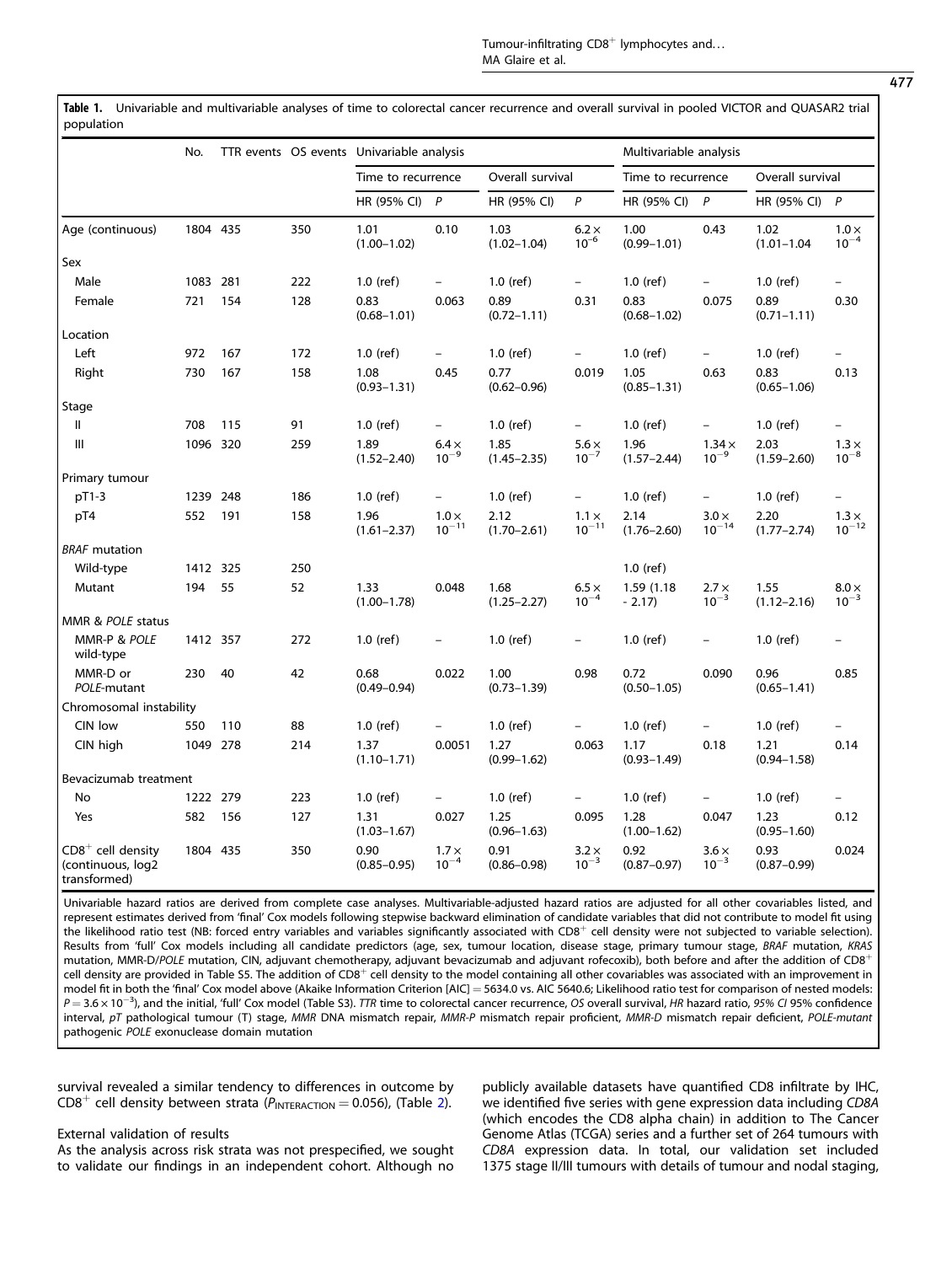| Table 2. Colorectal cancer recurrence and overall survival according to tumour risk strata and CD8 <sup>+</sup> cell density in pooled VICTOR and QUASAR2 trial population                                                                                                                                                                                                                                                                                                                                                                                                                                                                                                                                                                                                                                                                |             |                                                          |                                                        |                                              |       |                                        |              |
|-------------------------------------------------------------------------------------------------------------------------------------------------------------------------------------------------------------------------------------------------------------------------------------------------------------------------------------------------------------------------------------------------------------------------------------------------------------------------------------------------------------------------------------------------------------------------------------------------------------------------------------------------------------------------------------------------------------------------------------------------------------------------------------------------------------------------------------------|-------------|----------------------------------------------------------|--------------------------------------------------------|----------------------------------------------|-------|----------------------------------------|--------------|
|                                                                                                                                                                                                                                                                                                                                                                                                                                                                                                                                                                                                                                                                                                                                                                                                                                           | g           | proportion event free at 3 years<br>No. events Predicted |                                                        | Univariable analysis                         |       | Multivariable analysis                 |              |
|                                                                                                                                                                                                                                                                                                                                                                                                                                                                                                                                                                                                                                                                                                                                                                                                                                           |             | 25th centile CD8 <sup>+</sup> cell<br>density (95% CI)   | 75th centile CD8 <sup>+</sup> cell<br>density (95% CI) | ٩<br>HR (95% Cl)                             |       | ٩<br>PINTERACTION HR (95% CI)          | PINTERACTION |
| Time to recurrence                                                                                                                                                                                                                                                                                                                                                                                                                                                                                                                                                                                                                                                                                                                                                                                                                        |             |                                                          |                                                        |                                              |       |                                        |              |
| Low risk (pT3, NO)                                                                                                                                                                                                                                                                                                                                                                                                                                                                                                                                                                                                                                                                                                                                                                                                                        | 453 60      | $(6.90)(0.88 - 0.93)$                                    | $0.90(0.88 - 0.93)$                                    | 1.02 (0.86-1.20) 0.85                        | 0.072 | $1.03$ ( $0.87 - 1.21$ ) 0.75          | 0.090        |
| Intermediate risk (pT4, NO or<br>pT1-3, N1/2)                                                                                                                                                                                                                                                                                                                                                                                                                                                                                                                                                                                                                                                                                                                                                                                             | 242<br>1035 | $0.79(0.76 - 0.82)$                                      | $0.82(0.80 - 0.85)$                                    | $0.91(0.85 - 0.98)$ 0.016                    |       | $0.92(0.86 - 1.0)$ 0.046               |              |
| High risk (pT4, N1/2)                                                                                                                                                                                                                                                                                                                                                                                                                                                                                                                                                                                                                                                                                                                                                                                                                     | 303 132     | $0.58(0.53 - 0.64)$                                      | $0.69(0.63 - 0.75)$                                    | $0.86$ (0.78-0.96) 4.7 $\times$<br>$10^{-3}$ |       | $0.87(0.79 - 0.97)$ 9.4 x<br>$10^{-3}$ |              |
| Overall survival                                                                                                                                                                                                                                                                                                                                                                                                                                                                                                                                                                                                                                                                                                                                                                                                                          |             |                                                          |                                                        |                                              |       |                                        |              |
| Low risk (pT3, NO)                                                                                                                                                                                                                                                                                                                                                                                                                                                                                                                                                                                                                                                                                                                                                                                                                        | 453 52      | $(0.95(0.94 - 0.97))$                                    | $0.95(0.93 - 0.96)$                                    | $1.03(0.87 - 1.23)$ 0.72                     | 0.051 | $1.04(0.87 - 1.24)0.69$                | 0.056        |
| Intermediate risk (pT4, NO or<br>pT1-3, N1/2)                                                                                                                                                                                                                                                                                                                                                                                                                                                                                                                                                                                                                                                                                                                                                                                             | 1035 177    | $0.89(0.87 - 0.91)$                                      | $0.90(0.88 - 0.92)$                                    | $0.94(0.86 - 1.03)$ 0.20                     |       | $0.94(0.86 - 1.03)$ 0.22               |              |
| High risk (pT4, N1/2)                                                                                                                                                                                                                                                                                                                                                                                                                                                                                                                                                                                                                                                                                                                                                                                                                     | 303 120     | $0.75(0.71 - 0.80)$                                      | $0.82(0.78 - 0.86)$                                    | 0.88 (0.79-0.97) 0.017                       |       | 0.88 (0.79-0.98) 0.022                 |              |
| Point estimates of probability of colorectal cancer recurrence and overall survival are derived from univariable Cox regression of CD8 <sup>+</sup> cell density as a continuous variable (corresponding estimates by the<br>Kaplan-Meier estimator for cases dichotomised at the median CD8 <sup>+</sup> cell density are shown in Table S6). Both point estimates and univariable hazard ratios are derived from complete case analyses.<br>Multivariable-adjusted hazard ratios are adjusted for age, sex, tumour location, BRAF mutation, MMR-D/POLE mutation, CIN and adjuvant bevacizumab. Tests for interaction are from the cross product term of<br>tumour risk stratum and $log2$ CD8 <sup>+</sup> cell density in bi-variable and multivariable models<br>HR hazard ratio, 95% CI 95% confidence interval, pT pathological tur |             | mour (T) stage                                           |                                                        |                                              |       |                                        |              |

Tumour-infiltrating  $CDB^+$  lymphocytes and...

MMR and CIN status and clinical outcome data (Fig. S1B). In keeping with previous studies, tumour CD8A expression was significantly associated with TTR in multivariable analysis (HR for each 2-fold increase = 0.86, 95% CI = 0.76-0.97,  $P = 0.018$ ). Interestingly, and concordant with our previous results, the strength of this association varied between low, intermediate and high-risk pT/N strata (HR = 0.99, 95% CI = 0.81-1.24,  $P = 1.0$  vs. HR = 0.83, 95% CI = 0.69-0.99,  $P = 0.034$  vs. HR = 0.77, 95% CI = 0.51-1.16,  $P = 0.21$ , respectively;  $P_{\text{INTERATION}} = 0.048$ ) (Fig. [3c](#page-7-0), d, Tables S9, S10).

## **DISCUSSION**

In this analysis of 1804 stage II/III CRCs from two clinical trials with external validation, we have shown that while the association of intratumoural  $CDB<sup>+</sup>$  cell density with recurrence is independent of MMR-D, POLE mutation and CIN, it appears to vary by primary tumour and nodal status, from absent or minimal in pT3,N0 disease, to strong in pT4,N1/N2 disease. This variation could not easily be explained by fewer events in the low-risk groups, as the hazard ratios in these approximated unities in both the primary and the validation cohorts. Our study both strengthens the evidence for the prognostic value of tumour  $CDB<sup>+</sup>$  infiltrate in CRC, and suggests that the clinical implementation of this novel marker will require careful consideration. Indeed, among stage pT3, N0 tumours—where MMR status often guides decisions on adjuvant chemotherapy $^1$  $^1$ —we found no evidence that  $CD8^+$  cell density was independently prognostic, suggesting that further work is required to identify immune biomarkers of clinical value in this subgroup. In contrast, patients with pT4,N1/2, cancers with low sparse intratumoural  $CD8<sup>+</sup>$  infiltrate had dismal prognosis, raising the possibility of trials testing intensified or novel adjuvant therapies in this subgroup. Importantly, the prognostic value of  $CD8<sup>+</sup>$  cell density did not vary by other clinically relevant factors, including sidedness, MMR-D, KRAS and BRAF mutation, suggesting that it may complement these in risk stratification.

Arguably the best-known test for evaluation of the anti-tumour immune response is the "Immunoscore", developed by Galon et al.<sup>15,33</sup> While the immune markers and cut points used to define categories have evolved during its development, it currently classifies tumours based on  $CDB<sup>+</sup>$  and  $CDB<sup>+</sup>$  cell density in the tumour centre and its invasive margin. The strength of correlation between these markers, and the superior prognostication provided by  $CDB<sup>+</sup>$  density in our preliminary analysis caused us to focus on this marker alone. Though the different methodologies preclude direct comparison, it is notable that our dichotomised analysis revealed a hazard ratio for recurrence of stage III disease broadly similar to that recently reported for Immunoscore in cases from the NCCTG N0147 trial. $32$  However, avoiding classification of continuous variables has several potential advantages in this setting, as may provide more refined prognostication, and avoids the pitfall of assigning substantially different prognoses to tumours with marker values falling<br>narrowly either side of a cut point.<sup>34</sup> Interestingly, the variation in the prognostic value of tumour CD8 infiltrate by tumour risk strata was much less obvious when analysed as a dichotomiaed variable.

Our study has limitations. For logistical reasons, our analysis used tumour cores rather than whole sections, and focusesd predominantly on CD8<sup>+</sup>cells, as these were more strongly prognostic than  $CD3^+$ cells in our initial analysis. It will therefore be important to determine the impact of evaluation of a larger area, including the tumour invasive margin, as well as the impact of adding additional immune markers, including and beyond CD3, on prognostication; particularly given the recent results reported for Immunoscore in this setting.<sup>[15](#page-8-0)</sup> Emerging multispectral platforms are of particular relevance to the latter, though these are not yet ready for clinical implementation. Other priorities will be to

<span id="page-4-0"></span>478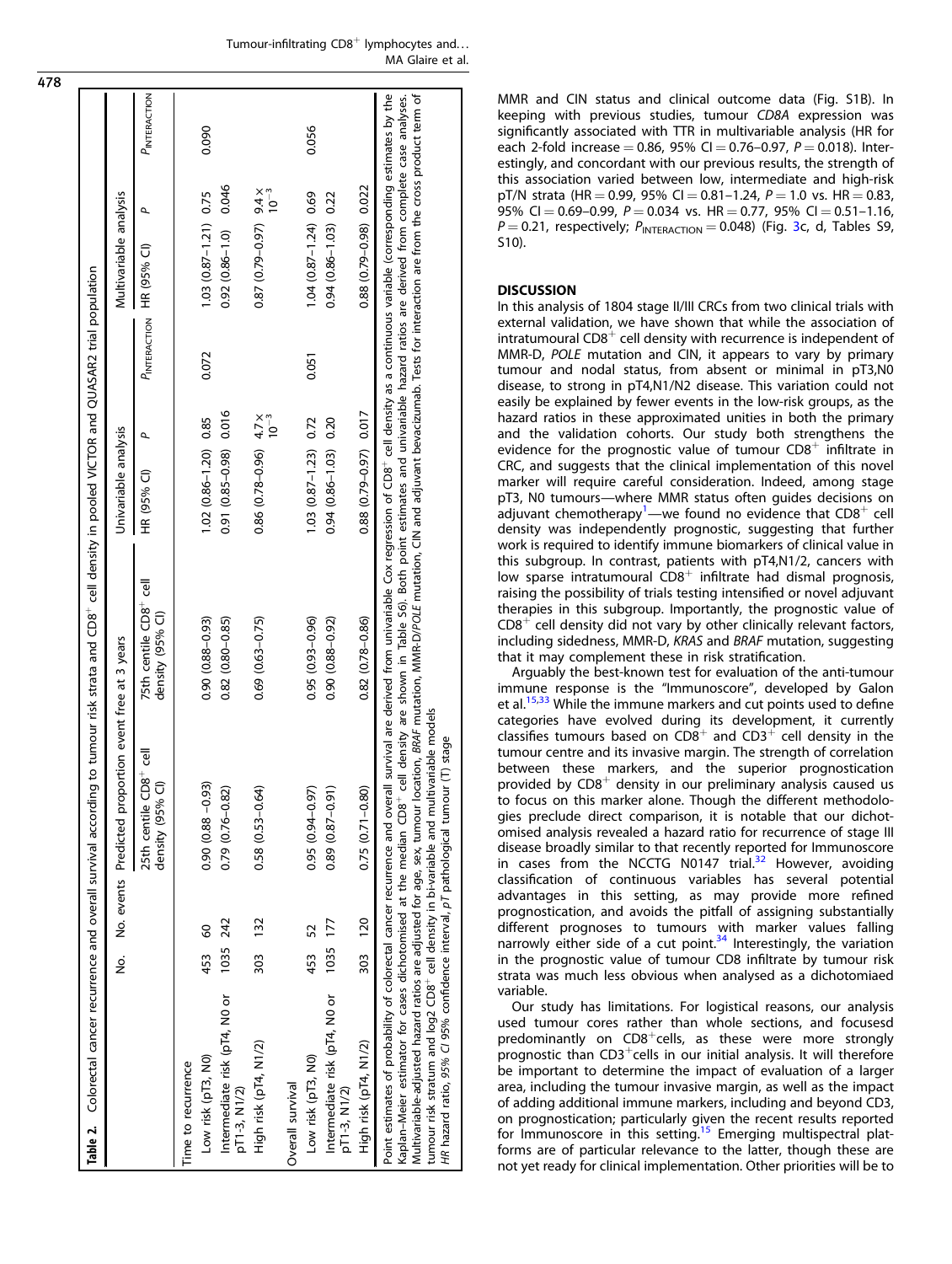Tumour-infiltrating  $CDB^+$  lymphocytes and... MA Glaire et al.

<span id="page-5-0"></span>

Fig. 2 Relationship between tumour CD8<sup>+</sup> cell density, colorectal cancer recurrence, and overall survival in pooled QUASAR2 and VICTOR studies. Multivariable-adjusted hazard ratios for a colorectal cancer recurrence and b overall survival according to tumour (log2 transformed)  $CD8^+$  cell density (i.e. each unit change represents a two-fold increase or decrease in  $CD8^+$  cell density). Hazard ratio is shown relative to the recurrence risk of tumours with  $CD8<sup>+</sup>$  cell density at the median of the pooled study populations. Corresponding Kaplan–Meier plots for colorectal cancer recurrence (c) and overall survival (d) for tumours with high and low  $CDS<sup>+</sup>$  cell density using a cut point at the sample median. Shaded area in panels indicates 95% confidence interval (95% CI) for estimate of hazard ratio/survival function. P values in c, d were obtained by the Log-rank test

define the value of intraepithelial and intrastromal  $CD8<sup>+</sup>$  cell density, which our software did not discriminate between, and the impact of intratumoural heterogeneity on prognosis. Finally, because most patients in these trials were treated with adjuvant cytotoxic chemotherapy, though not oxaliplatin, we were not able to determine whether intratumoural CD8<sup>+</sup> density predicts recurrence risk in the absence of such treatment, or under oxaliplatin-based therapy.

In summary, in our large study with independent validation, we have confirmed that intratumoural  $CDB<sup>+</sup>$  cell density is independent prognostic factor in stage II/III CRC, and shown that this association appears to vary by tumour and nodal risk strata. Confirmation of this finding, and defining the underlying mechanisms, will be important questions for future studies, as will be the investigation of whether  $CDB<sup>+</sup>$  density as can be used to identify patients who could benefit from adjuvant immunotherapy.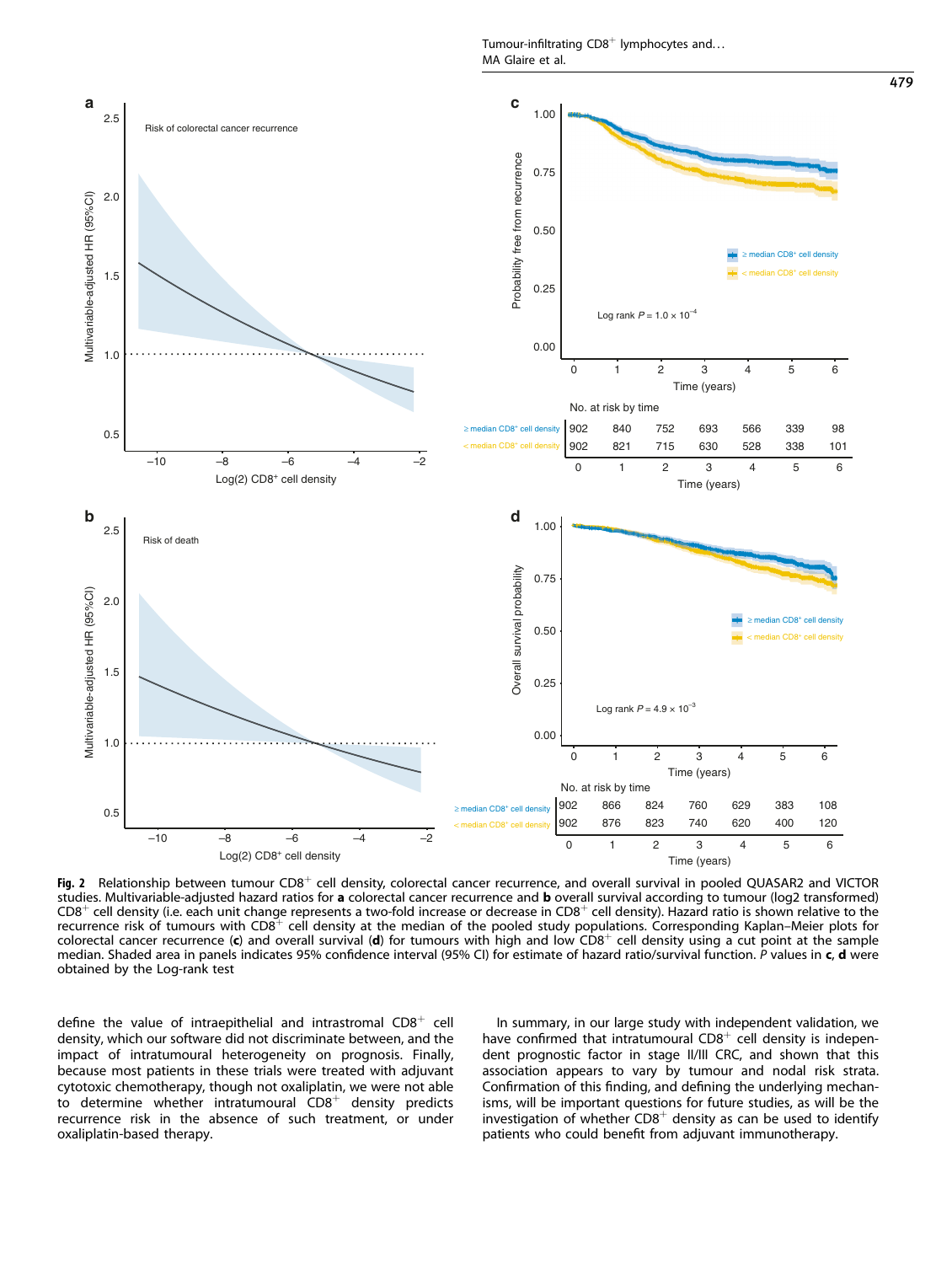

High risk & CD8<sup>+</sup><sub>hi</sub>

Tumour-infiltrating  $CDB^+$  lymphocytes and... MA Glaire et al.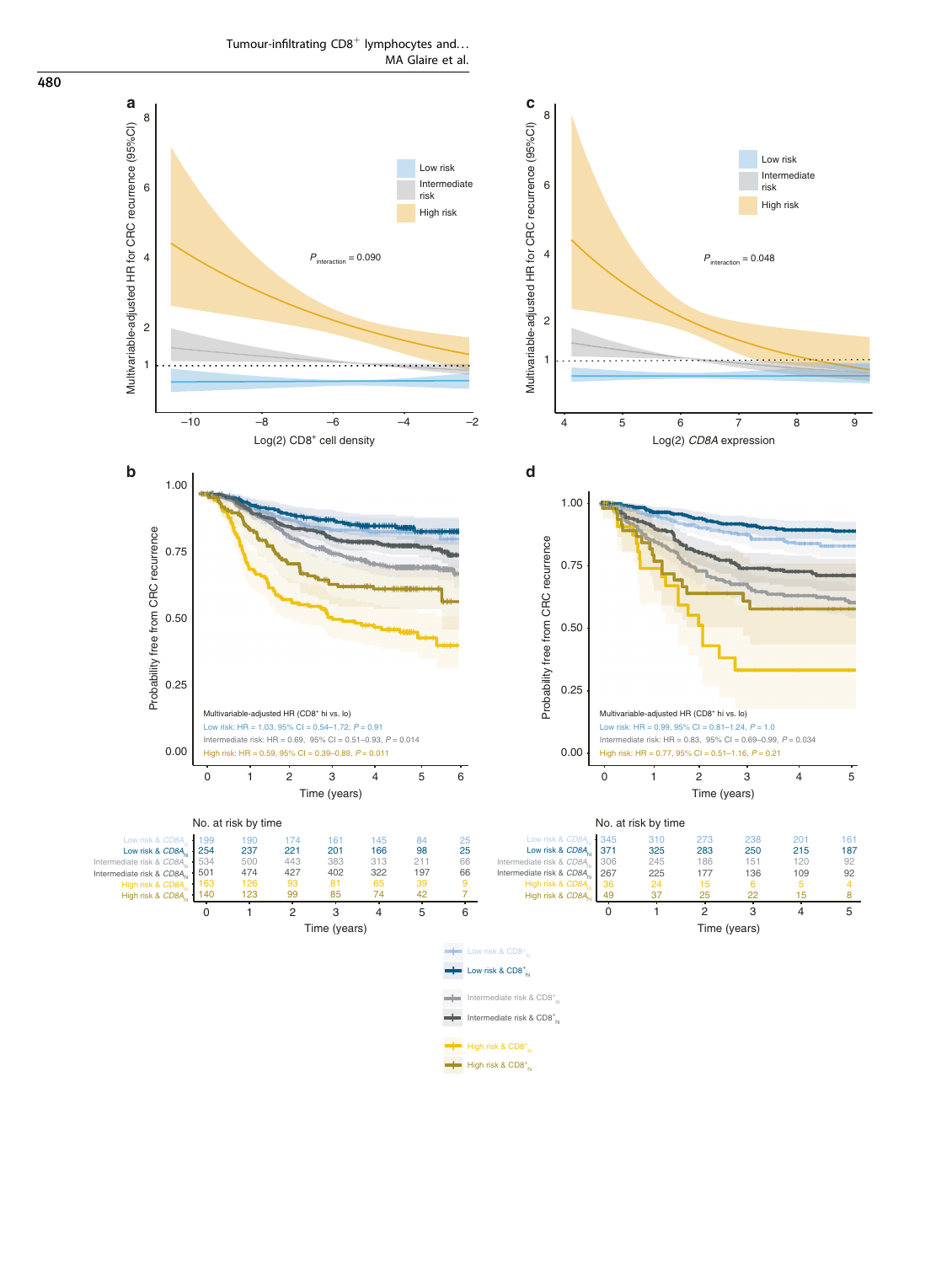<span id="page-7-0"></span>Fig. 3 Relationship between tumour CD8<sup>+</sup> cell density and colorectal cancer recurrence according to primary tumour and nodal status in the pooled QUASAR2 and VICTOR studies, and in the validation cohort. a Multivariable-adjusted estimates of the risk of colorectal cancer recurrence in pooled QUASAR2 and VICTOR studies according to tumour (log2 transformed) CD8<sup>+</sup> cell density for low-risk (pT1-3, N0), intermediate-risk (pT4, N0 and pT1-3, N1/2) and high-risk (pT4, N1/2) tumours (i.e. each unit change represents a two-fold increase or decrease in CD8<sup>+</sup> cell density). **b** Kaplan–Meier curves showing probability of colorectal cancer recurrence in the QUASAR2 and VICTOR studies for  $CD8^+$  high and CD8<sup>+</sup> low tumours (divided at the pooled cohort median) across risk strata. c Multivariable-adjusted estimates of the risk of colorectal cancer recurrence according to tumour CD8A expression in the pooled validation series for low-risk (pT1-3, N0), intermediate-risk (pT4, N0 and pT1-3, N1/2) and high-risk (pT4, N1/2) tumours. CD8A expression values within series were transformed to have mean of zero and unit standard deviation before pooling, and were re-scaled to the mean and standard deviation within the largest series (GSE39582) for ease of interpretation. d Kaplan–Meier curves showing probability of colorectal cancer recurrence in the pooled validation series between CD8A high and CD8A low tumours (divided at the pooled cohort median) across risk strata. P value in a, c indicates results of test for interaction between tumour risk stratum and log2 CD8A expression in multivariable Cox model. Shaded areas in **a**, **b**, **c**, **d** indicate 95% confidence intervals

### AUTHOR CONTRIBUTIONS

M.G., I.T. and D.N.C. designed the study. M.G., E.D., A.S., J.B., A.N., M.N., K.L., D.O., W.K., H.D., R.K., D.K. and R.A.L. collected the data. M.G., A.S., I.T., R.A.L. and D.N.C. interpreted the data. M.G., G.N. and D.N.C. did the data analysis. M.G., I.T. and D.N.C. wrote the paper.

#### ADDITIONAL INFORMATION

Supplementary information is available for this paper at [https://doi.org/10.1038/](https://doi.org/10.1038/s41416-019-0540-4) [s41416-019-0540-4](https://doi.org/10.1038/s41416-019-0540-4).

Competing interests: M.N. is a director of Room 4 who own the rights to immunopath, an image analysis program used in this study to assess T-cell counts. D. K. is an employee of, and owns stock in Oxford Cancer Biomarkers, and has received research grants from Roche, and Merck and personal fees from Bayer, Incyte, Medscape, Oxford Cancer Biomarkers, OxOnc, and ASCO. The remaining authors declared no competing interests.

Ethics approval and consent to participate: Ethical approval for patient recruitment and sample collection in the VICTOR and QUASAR2 trials was approved centrally and at all recruiting centres. Ethical approval for anonymised tumour molecular analysis was granted by Oxfordshire Research Ethics Committee B (Approval No 05/Q1605/66). Approval from the Regional South Eastern Health Authorities of Norway for including molecular and clinical data of the Oslo series in international collaborative studies (1.2005.1629; 2010/1805)

Funding: Funding for this study was provided by: Cancer Research UK (C6199/ A10417 and C399/A2291), the European Union Seventh Framework Programme (FP7/ 207- 2013) grant 258236 collaborative project SYSCOL, European Research Council project EVOCAN, the Oxford Cancer Centre, the Oxford NIHR Comprehensive Biomedical Research Centre (BRC), and core funding to the Wellcome Trust Centre for Human Genetics from the Wellcome Trust (090532/Z/09/Z). M.G. is funded by a Wellcome Trust Clinical Training Fellowship. D.N.C. is funded by a Health Foundation/ Academy of Medical Sciences Clinician Scientist Fellowship. A.S. is funded by a Norwegian Cancer Society Scientist Fellowship (no. 6824048-2016). R.A.L. is supported by the Research Council of Norway (no. 250993) and the Norwegian Cancer Society (no. 182759-2016). M.N. and D.O. were supported by Cancer Research UK and the National Institute for Health Research through the UCL Experimental Cancer Medicine Centre (to D.O.) and UCL Hospitals Biomedical Research Centre (to M.N.). The views expressed are those of the authors and not necessarily those of the NHS, the NIHR, the Department of Health or the Wellcome Trust. The costs of open access publishing were funded by The Wellcome Trust (090532/Z/09/Z). The study funders had no role in the design, analysis, interpretation, or manuscript preparation for this biomarker study. D.N.C. had full access to all study data and had final responsibility for submission of this report.

Data availability: The datasets pertaining to VICTOR and QUASAR2 used during the current study are available from the corresponding author on reasonable request. The datasets used to validate our findings are available from the GEO database and The Cancer Genome Atlas (TCGA) (<https://www.ncbi.nlm.nih.gov/geo/>; [http://](http://firebrowse.org/) fi[rebrowse.org/](http://firebrowse.org/)).

Publisher's note: Springer Nature remains neutral with regard to jurisdictional claims in published maps and institutional affiliations.

#### **REFERENCES**

- 1. Labianca, R., Nordlinger, B., Beretta, G. D., Mosconi, S., Mandala, M., Cervantes, A. et al. Early colon cancer: ESMO Clinical Practice Guidelines for diagnosis, treatment and follow-up. Ann. Oncol. 24(Suppl 6), vi64–vi72 (2013).
- 2. Dienstmann, R., Mason, M. J., Sinicrope, F. A., Phipps, A. I., Tejpar, S., Nesbakken, A. et al. Prediction of overall survival in stage II and III colon cancer beyond TNM system: a retrospective, pooled biomarker study. Ann. Oncol. 28, 1023–1031 (2017). e-pub ahead of print 2017/04/30.
- 3. Land, S. R., Kopec, J. A., Cecchini, R. S., Ganz, P. A., Wieand, H. S., Colangelo, L. H. et al. Neurotoxicity from oxaliplatin combined with weekly bolus fluorouracil and leucovorin as surgical adjuvant chemotherapy for stage II and III colon cancer: NSABP C-07. J. Clin. Oncol. 25, 2205–2211 (2007). e-pub ahead of print 2007/05/  $02$
- 4. Rosmarin D., Palles C., Church D., Domingo E., Jones A., Johnstone E. et al. Genetic markers of toxicity from capecitabine and other fluorouracil-based regimens: investigation in the QUASAR2 Study, systematic review, and meta-analysis. J. Clin. Oncol. (2014); e-pub ahead of print 2014/03/05; [https://doi.org/10.1200/](https://doi.org/10.1200/jco.2013.51.1857) [jco.2013.51.1857](https://doi.org/10.1200/jco.2013.51.1857).
- 5. Galon, J., Costes, A., Sanchez-Cabo, F. & Kirilovsky, A. Type, density, and location of immune cells within human colorectal tumors predict clinical outcome. Science 313(September), 1960–1964 (2006).
- 6. Pagès, F., Berger, A., Camus, M., Sanchez-Cabo, F., Costes, A., Molidor, R. et al. Effector memory T cells, early metastasis, and survival in colorectal cancer. N. Engl. J. Med. 353, 2654–2666 (2005).
- 7. Marisa L., Svrcek M., Collura A., Becht E., Cervera P., Wanherdrick K. et al. The balance between cytotoxic T-cell lymphocytes and immune checkpoint expression in the prognosis of colon tumors. J. Natl Cancer Inst., (2018); e-pub ahead of print 2017/09/20; <https://doi.org/10.1093/jnci/djx136>.
- 8. Galon, J., Mlecnik, B., Marliot, F., Ou, F.-S., Bifulco, C. B., Lugli, A. et al. Validation of the Immunoscore (IM) as a prognostic marker in stage I/II/III colon cancer: Results of a worldwide consortium-based analysis of 1,336 patients. J. Clin. Oncol. 34, 3500–3500 (2016).
- 9. Eriksen, A. C., Sorensen, F. B., Lindebjerg, J., Hager, H., dePont Christensen, R., Kjaer-Frifeldt, S. et al. The Prognostic value of tumor-infiltrating lymphocytes in stage II colon cancer. A nationwide population-based study. Transl. Oncol. 11, 979–987 (2018). e-pub ahead of print 2018/06/26.
- 10. Berntsson, J., Svensson, M. C., Leandersson, K., Nodin, B., Micke, P., Larsson, A. H. et al. The clinical impact of tumour-infiltrating lymphocytes in colorectal cancer differs by anatomical subsite: a cohort study. Int. J. Cancer 141, 1654-1666 (2017). e-pub ahead of print 2017/07/06.
- 11. Daster, S., Eppenberger-Castori, S., Hirt, C., Soysal, S. D., Delko, T., Nebiker, C. A. et al. Absence of myeloperoxidase and CD8 positive cells in colorectal cancer infiltrates identifies patients with severe prognosis. Oncoimmunology 4, e1050574 (2015). e-pub ahead of print 2015/11/21.
- 12. Deschoolmeester, V., Baay, M., Van Marck, E., Weyler, J., Vermeulen, P., Lardon, F. et al. Tumor infiltrating lymphocytes: an intriguing player in the survival of colorectal cancer patients. BMC Immunol. 11, 19 (2010). e-pub ahead of print 2010/ 04/14.
- 13. Mlecnik, B., Bindea, G., Angell, H. K., Maby, P., Angelova, M., Tougeron, D. et al. Integrative analyses of colorectal cancer show immunoscore is a stronger predictor of patient survival than microsatellite instability. Immunity 44, 698–711 (2016). e-pub ahead of print 2016/03/18.
- 14. Wirta, E. V., Seppala, T., Friman, M., Vayrynen, J., Ahtiainen, M., Kautiainen, H. et al. Immunoscore in mismatch repair-proficient and -deficient colon cancer. J. Pathol. Clin. Res. 3, 203–213 (2017). e-pub ahead of print 2017/08/05.